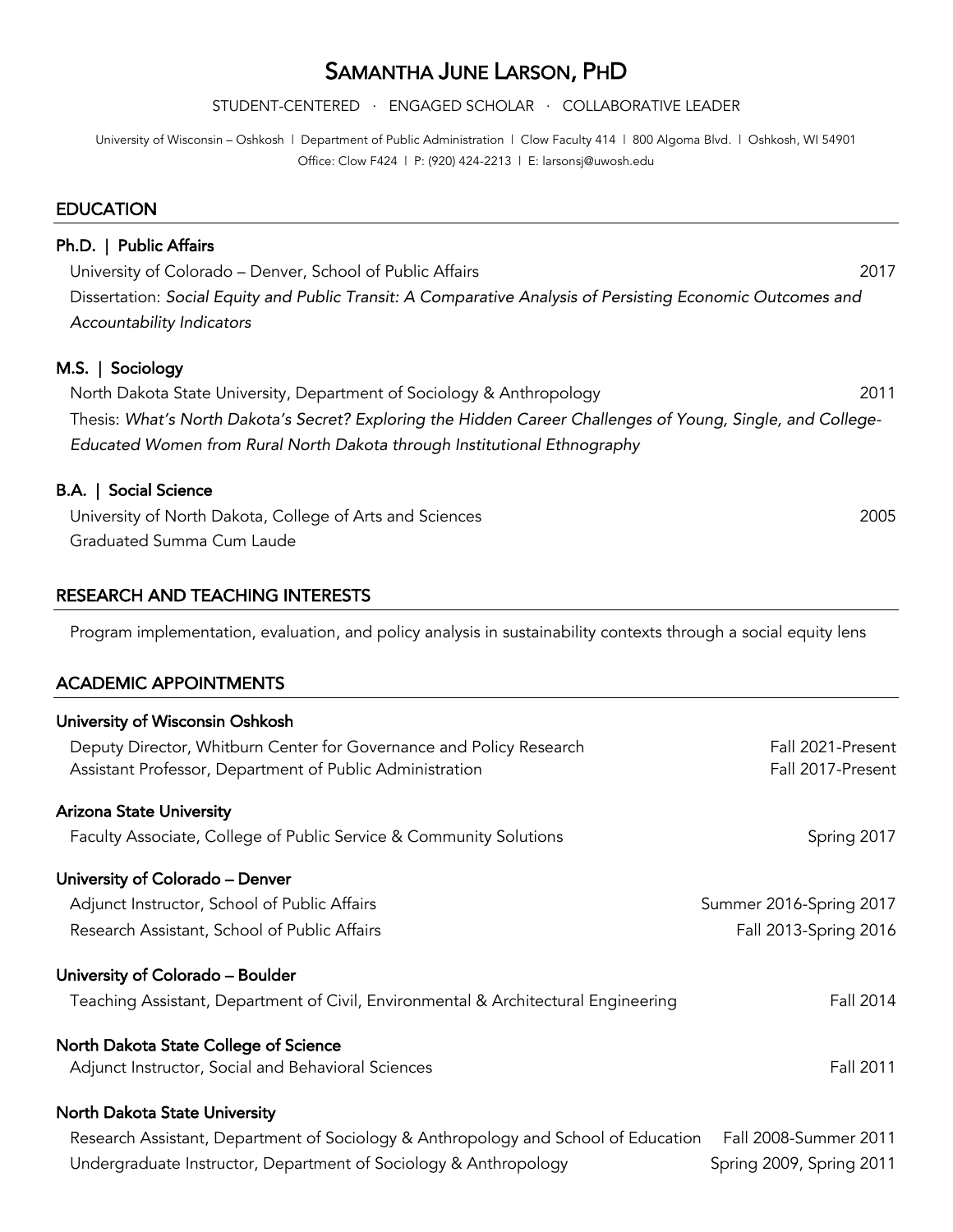# PUBLIC AND NONPROFIT EXPERIENCE

Research Analyst (U.S. Department of Labor), Red Rocks Community College – Lakewood, CO 2015-2017 Rural Philanthropy Program Associate, Community Resource Center – Denver, CO 2012-2013 AmeriCorps Intake Assistant (U.S. Internal Revenue Service), Frontier Asset Building – Denver, CO 2012 Development Manager, Future-Builders in support of Trollwood Performing Arts School – Moorhead, MN 2010 AmeriCorps Backcountry Crewmember (U.S. Forest Service), Montana Conservation Corps – Helena, MT 2008 Customer Service Manager, Trollwood Performing Arts School – Fargo, ND 2006-2007 Conservation Crew Member (U.S. Fish & Wildlife Service), Chase Lake Wildlife Refuge – Woodworth, ND 2002

# **SCHOLARSHIP**

### Peer Reviewed Journal Articles

- Trochmann, M., Viswanath, S., Puello, S., & Larson, S.J. (2021). Resistance or reinforcement? A critical discourse analysis of racism and anti-blackness in public administration scholarship. *Administrative Theory & Praxis.*  Dismantling White Supremacy Symposium. DOI: 10.1080/10841806.2021.1918990.
- Larson, S.J. (2021). Actions for queering American public administration. *Administration & Society*. DOI: 10.1177/00953997211011937.
- Larson, S.J., Miller, A., & Drury, I. (2020). Reflections on tenure, the two-body problem, and retention in the 21st Century academy. *Journal of Public Affairs Education, 26*(4), 506-530.
- Larson, S.J. (2020). Exploring how transit practitioners navigate nervousness. *Public Administration Quarterly, 44*(1), 31-68.
- Larson, S.J. (2019). Review of: Essentials of public service: An introduction to contemporary public administration, by Mary E. Guy and Todd Ely. *Journal of Public Affairs Edu*cation, *25(3)*, 423-425.
- Larson, S.J. (2018). Examining the efficacy of Title VI social equity analysis: A comparative case study of transit access and neighborhood segregation outcomes over time. *Public Integrity, 20*(4), 344-357.
- McCandless, S., & Larson, S.J. (2018). Prioritizing social equity in MPA curricula: A cross-program analysis and a case study. *Journal of Public Affairs Education, 24*(3), 361-379.
- Larson, S.J. (2017). A critical perspective on evidence-based policymaking [Review of the book *The politics of evidence: From evidence-based policy to the good governance of evidence,* by Justin Parkhurst]. *Public Administration Review, 77*(5), 787-790.

Larson, S.J. (2016). Millennial mobility: Navigating the road ahead. *PA Times, 2*(3), 2, 35.

Goggin, M.L., Gerber, B. & Larson, S.J. (2014). U.S. local governments and climate change: Examining the acquisition and use of research based knowledge in policy development. *Risk, Hazards & Crisis in Public Policy*, *5*(2), 156-177.

### Book Chapters

Larson, S.J., & Guy, M.E. (Anticipated publication 2023). The contribution of feminist theory to policy implementation analysis. In F. Sager, C. Mavrot, & L. Keiser (Eds.), *Handbook of public policy implementation,* Northhampton, MA: Edward Elgar Publishing.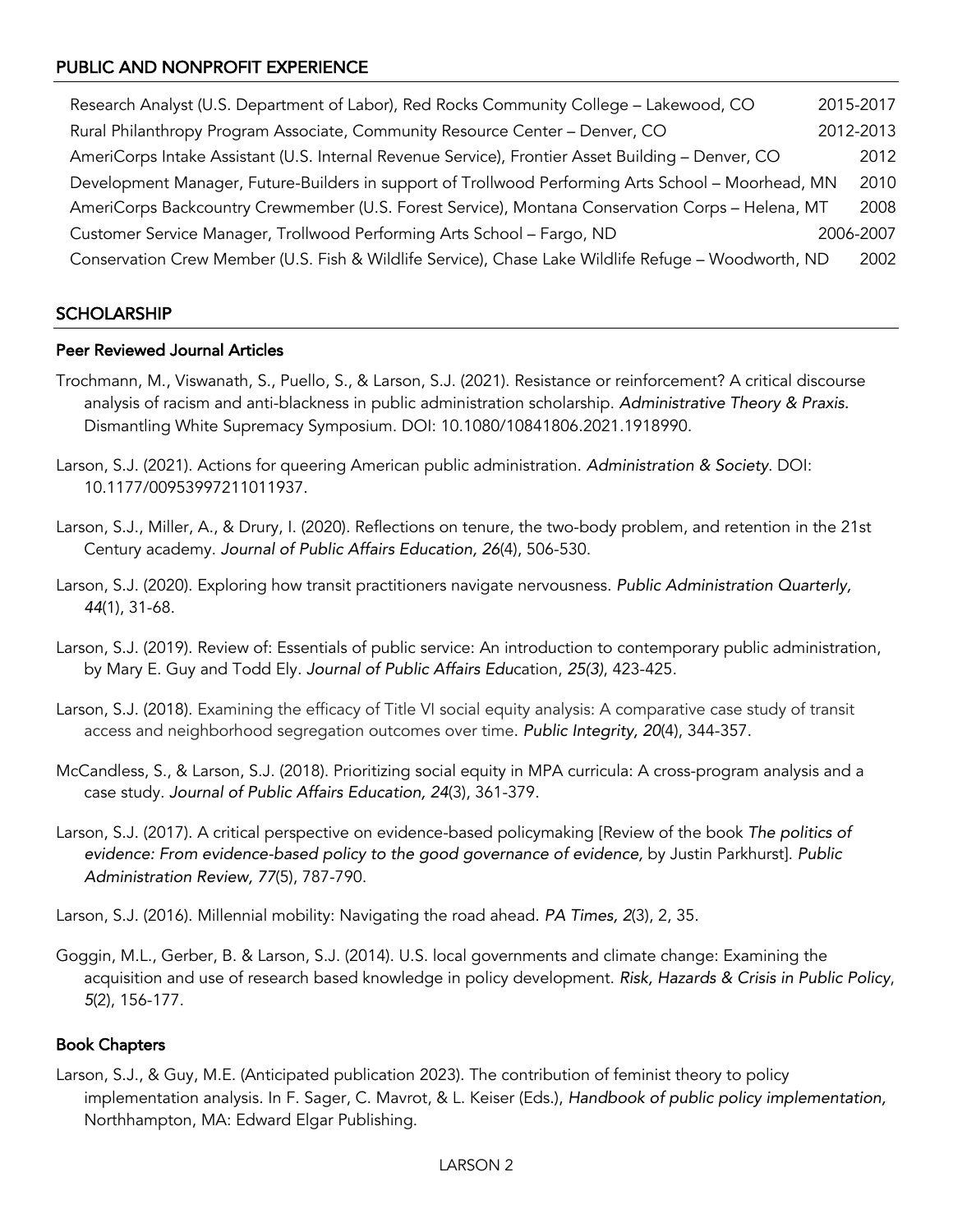- Larson, S.J., & Tierney, J. (Anticipated publication 2022). Learning and performance. In S. Dolamore & A. Kline (Eds.), *Organizational culture and social equity: An experiential guide,* Routledge.
- Larson, S.J. (Anticipated publication 2021). Performance, social equity, and gender. In P. Shields & N. Elias (Eds.), *Handbook on gender and public administration,* Northhampton, MA: Edward Elgar Publishing.
- Larson, S.J. & Soderman, C. (2020). Overcoming nervousness through truth and reconciliation: Lessons from South Africa. In S. Gooden (Ed.), *Global equity in administration: Nervous areas of government,* New York, NY: Routledge.
- Larson, S.J. (2020). How transit matters for social equity. In M.E. Guy & S. McCandless (Eds), *Achieving social equity: From problems to solutions*, Irvine, CA: Melvin & Leigh Publishers.
- Guy, M.E., & Larson, S.J. (2018). Breaking the mold: Women as international leaders*.* In M.J. D'Agostino & M. Rubin (Eds.), *Governing in a global world: Women in public service.* New York, NY: Routledge Taylor & Francis Group.
- Guy, M.E., & Larson, S.J. (2017). Gender and diversity. In J. Raadschelders & R. Stillman (Eds.), *Foundations of Public Administration.* Irvine, CA: Melvin & Leigh Publishers, Inc.

### Encyclopedia Entries

- Larson, S.J. (2019). Disasters and rape. In F. Bernat & K. Frailing (Eds.), *Encyclopedia of women and crime*. Hoboken, NJ: John Wiley & Sons, Inc.
- Paciullli, L.M., & Larson, S. (2006). Spider monkeys. *Encyclopedia of anthropology*. London, UK: SAGE Publications, Ltd.

### Professional Reports

- Larson, S.J., & Wierzba, B. (2020). *Town of Lisbon compensation and benefit comparison report*. Report prepared for the Town of Lisbon, Lisbon, WI.
- Larson, S.J., & Akey, R., Waheed, R., & Wierzba, B. (2020). *Oshkosh citizen survey trend report: 2009-2020*. Report prepared for the City of Oshkosh, Oshkosh, WI.
- Larson, S.J., & Akey, R., Waheed, R. (2020). *Oshkosh citizen survey report*. Report prepared for the City of Oshkosh, Oshkosh, WI.
- Larson, S.J., & Nahmens, L. (2019). *Oshkosh citizen survey report*. Report prepared for the City of Oshkosh, Oshkosh, WI.
- Larson, S.J., Garedew, M., Kumah, G., Miller, M., & Rosga, J. (2018*). Oshkosh citizen survey report*. Report prepared for the City of Oshkosh, Oshkosh, WI.
- Larson, S.J. (2017). *CHAMP Placement Report*. Report prepared for the U.S. Department of Labor at Front Range Community College, Longmont, CO.
- Larson, S.J, Jacob, B, & Butz, E. (2017). *Linking social equity and performance measurement: A practitioner's roadmap*. Report prepared for the ASPA Center for Accountability and Performance (CAP) Social Equity Performance Measurement Fellowship.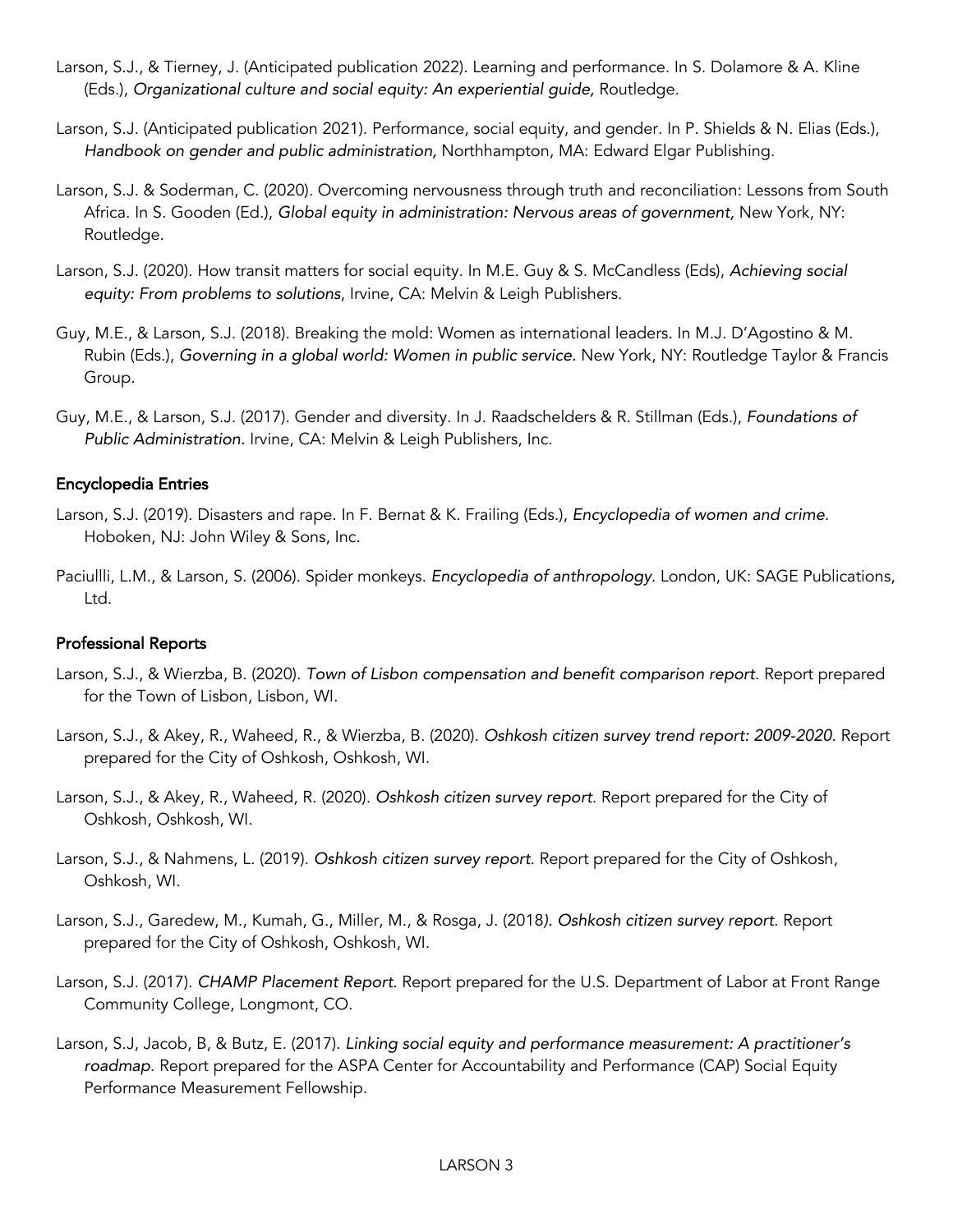- Larson, S.J., & Nachtrieb, S. (2016). *An evaluation of the TAA Consortium for Healthcare Education Online (CHEO) program at Red Rocks Community College*. Report prepared for the U.S. Department of Labor at Red Rocks Community College, Lakewood, CO.
- Larson, S.J. (2010). Still fighting for my place. *On Second Thought (Sense of Place Issue),* Bismarck, ND: North Dakota Humanities Council.

# CONFERENCE PAPERS AND PRESENTATIONS

- Larson, S.J. "En route to equity? An intersectional feminist policy analysis of public transit in the Bipartisan Infrastructure Framework." Presented at the Southeastern Conference for Public Administration Virtual Conference. September 2021.
- Larson, S.J. "From reinforcement and resentment to (re)conciliation and reparations." Presented at the Public Administration Theory Network Virtual Conference. June 2021.
- Larson, S.J. "Measuring and mapping (re)conciliation to address white supremacy." Presented at the American Society for Public Administration Virtual Conference. April 2021.
- Larson, S.J. "Inviting male faculty to the #MeToo movement: A case for the Advocates and Allies program." Presented at the Midwest Public Affairs Conference, Indianapolis, IN. September 2019.
- Larson, S.J. "How transit matters for social equity." Presented at the Southeastern Conference for Public Administration, Baton Rouge, LA. September 2019.
- Larson, S J., & Soderman, C. "Overcoming nervousness through truth and reconciliation: Lessons from South Africa." Presented at the Public Administration Theory Network Annual Conference, Denver, CO. June 2019.
- Larson, S.J. "A toolkit for advancing social equity." Presented at the Wisconsin City/County Management Association (WCMA) Winter Conference, Sheboygan, WI. February 2019.
- Larson, S.J. "Examining innovations in engagement at the rural-urban continuum." Presented at the ASPA Annual Meeting, Denver, CO. March 2018.
- Larson, S.J. "Advancing social equity with feminist standpoint theory: The case of public transit." Presented at the Public Administration Theory Network Annual Conference, Laramie, WY. June 2017.
- Larson, S.J. "Queering public administration: From review to recommendations." Presented at the Public Administration Theory Network Annual Conference, Laramie, WY. June 2017.
- Larson, S.J. "Accountable for equity: How administrators overcome nervousness." Presented at the American Society for Public Administration (ASPA) Annual Conference, Atlanta, GA. March 2017.
- Larson, S.J. "Linking social equity and performance measurement: The case of public transportation." Presented at the Public Administration Theory Network (PAT Net) Annual Conference, San Antonio, TX. May 2016.
- Larson, S.J., Jacob, B., & Butz, E. "Advancing social equity with performance measurement tools." Presented at the ASPA Annual Meeting, Seattle, WA. March 2016.
- Jacob, B., & Larson, S.J. "Advancing social equity with performance measurement systems: A three city comparison." Presented at the National Academy of Public Administration Fall Meeting, Washington, DC. December 2015.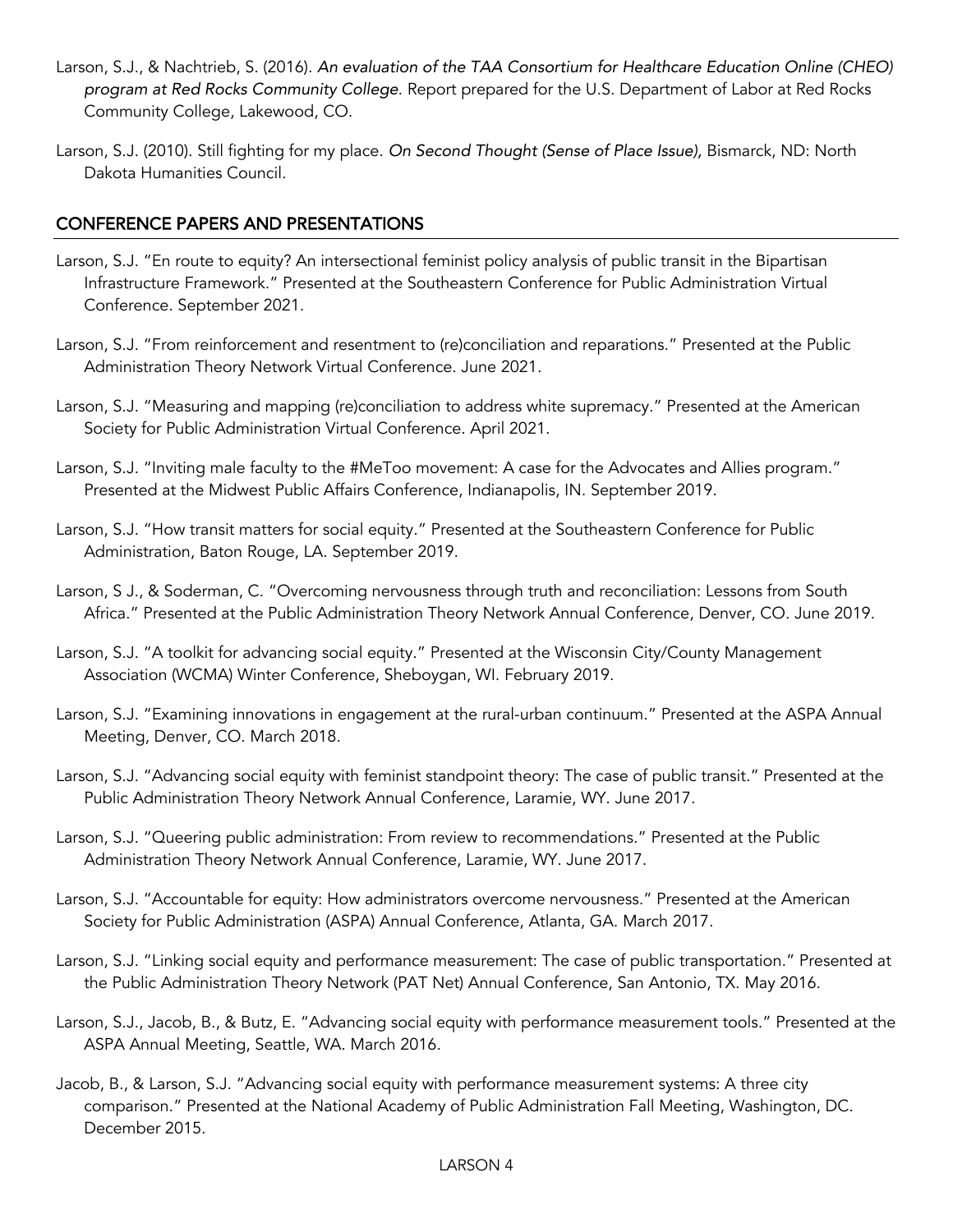- Larson, S.J, & Jacob, B. "Discovering pathways and barriers in the social equity implementation process." Presented at the Social Equity Leadership Conference (SELC) Annual Meeting, Nashville, TN. June 2015.
- Larson, S.J. "The Equal Employment Opportunity Commission at 50: How have women in public service progressed?" Presented at the ASPA Annual Meeting, Chicago, IL. March 2015.
- Jacob, B., & Larson, S.J. "Measuring the role of community equity on public performance." Presented at the ASPA Annual Meeting, Chicago, IL. March 2015.
- Larson, S.J., Gerber, B.J., & Goggin, M.L. "The role of theory in understanding climate change as a disaster policy and management challenge." Presented at the European Consortium for Political Research (ECPR) Annual Meeting, Glasgow, Scotland. September 2014.
- Larson, S.J., Gerber, B.J., & Goggin, M.L. "The acquisition and use of research-based knowledge in planning for disasters: A five-city comparison." Presented at the American Political Science Association (APSA) Meeting, Washington, DC. August 2014.
- Gerber, B.J., Goggin, M.L., & Larson, S.J. "U.S. local governments and climate change: Examining the acquisition and use of research based knowledge in policy development." Presented at the Midwest Political Science Association (MPSA) Annual Meeting, Chicago, IL. March 2014.
- Larson, S.J. "Sustainable water management in agriculture: What are the advantages and disadvantages of local communities taking charge?" Presented at the Annual Rocky Mountain Section of the American Water Works Association/Rocky Mountain Water Environment Association Student Conference, Golden, CO. May 2013.
- Larson, S.J. "From buffalo commons to boomtowns: Exploring texts to understand economic inequities and gendered sense of place in rural North Dakota." Presented at the Rural Sociological Society (RSS) Annual Meeting, Chicago, IL. July 2012.
- Larson, S.J., & A. "V-Day NDSU: Women and girls of Haiti: Teach-In and discussion." Presented at NDSU Women's Week Annual Conference, Fargo, ND. March 2011.
- Larson, S.J. "Women and girls in the classroom and beyond." Presented at NDSU Women's Week Annual Conference, Fargo, ND. March 2011.

# FUNDING

# Research

| \$4765, Faculty Development Research Grant, UWO Academic Affairs                                             | 2021 |
|--------------------------------------------------------------------------------------------------------------|------|
| \$910, Student Titan Employment Program (STEP) Research Assistant Funding, UWO Graduate Studies Office 2020  |      |
| \$975, STEP Research Assistant Funding, UWO College of Letters and Science (COLS)                            | 2019 |
| \$975, STEP Research Assistant Funding, UWO Graduate Studies                                                 | 2018 |
| \$10,000, Medical College of Wisconsin Consortium on Public and Community Health:                            | 2018 |
| Healthier Wisconsin Partnership Program Change Incubator Grant (Partner with Winnebago County Public Health) |      |
| \$1820, STEP Research Assistant Funding, UWO Graduate Studies                                                | 2017 |
| \$500, President's Diversity Fund for Development and Support, UCD                                           | 2016 |

# **Community**

\$5435, ND Department of Commerce, Emergency Resilience Grant to Carrington Youth Center & Theatre 2020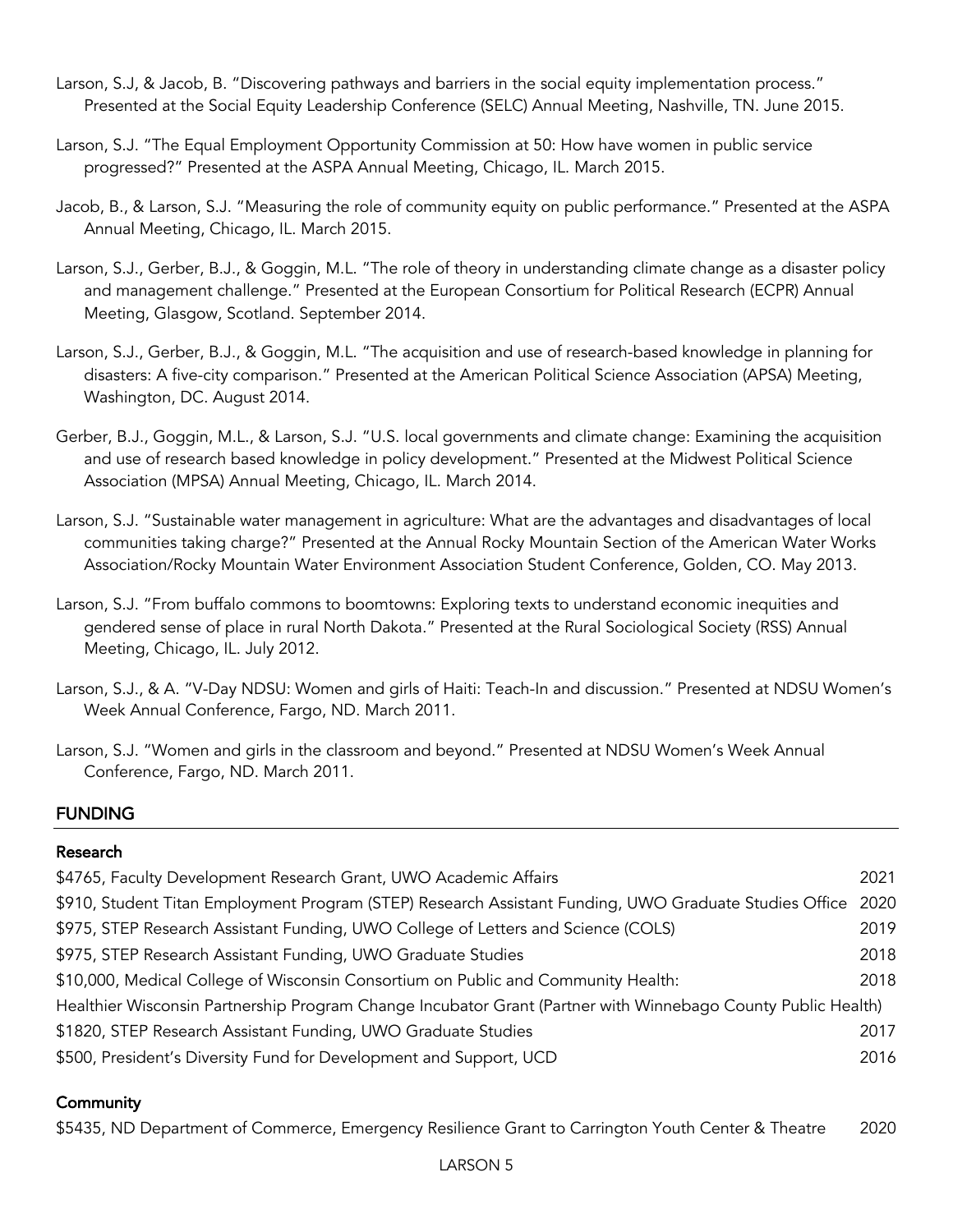| \$145,000, Reinvestment Fund, Healthy Food Financing Initiative (HFFI) Grant to Oshkosh Food Co-op | 2020      |
|----------------------------------------------------------------------------------------------------|-----------|
| \$2500, Wisconsin Public Services Foundation Grant to Oshkosh Food Co-op                           | 2020      |
| \$5000, Menasha Corporation Foundation Grant to Oshkosh Food Co-op                                 | 2020      |
| \$1500, Sustainable Agriculture Professional Development Program Grant to Oshkosh Food Co-op       | 2020      |
| Fellowships                                                                                        |           |
| \$18,000 (Annual stipend plus full tuition waiver), Ph.D. Fellowship, UCD                          | 2013-2016 |
| \$2000, Safe Routes to School Fellowship, Transportation Solutions                                 | 2013      |
| <b>Scholarships and Awards</b>                                                                     |           |
| \$750, Graduate Student/Faculty Collaborative Research Project Advisor Stipend                     | 2021      |
| \$1000, Civil Liberties Graduate Student/Faculty Collaborative Research Advisor Stipend            | 2020      |
| \$500, CETL Instructor Collaborative, UWO                                                          | 2020      |
| \$750, Graduate Student/Faculty Collaborative Research Project Advisor Stipend                     | 2019      |
| \$750, Graduate Student/Faculty Collaborative Research Project Advisor Stipend                     | 2018      |
| \$500, Wallace O. Keene Conference Scholarship, ASPA                                               | 2017      |
| \$500 (Annual), Graduate School Award for Ph.D. Students Presenting at National Meetings, UCD      | 2013-2016 |
| \$500, Section on Women in Public Administration Scholarship, ASPA                                 | 2015      |
| \$200, Graduate Student Travel Award, American Political Science Association                       | 2014      |
| \$150, Sustainability Grant Proposal Scholarship, NDSU                                             | 2010      |
| \$5000, Laurie J. Loveland Feminist Scholarship, NDSU                                              | 2009      |
| \$350, National Conference Travel Award, NDSU                                                      | 2009      |
| <b>HONORS</b>                                                                                      |           |

| Queer and Trans Faculty/Staff Award, UWO                                                              | 2021      |
|-------------------------------------------------------------------------------------------------------|-----------|
| Titan LeadHER, UWO Women's Center's Titan LeadHERship Photo Gallery                                   | 2019      |
| Nominated for Best Article of 2018, Public Integrity                                                  | 2018      |
| Mentee, UWO Scholarship on Teaching and Learning (SOTL) Mentorship Program                            | 2017-2018 |
| Doctoral Student Fellow, Public Administration Theory Network                                         | 2017      |
| Outstanding Student Paper, ASPA Section on Ethics and Integrity in Governance (SEIGOV)                | 2017      |
| Inductee, Pi Alpha Alpha Honor Society                                                                | 2016      |
| Founders' Fellowship, American Society for Public Administration                                      | 2015      |
| Center for Accountability and Performance (CAP) Social Equity and Performance Measurement Fellowship, | 2015      |
| American Society for Public Administration & National Academy of Public Administration                |           |
| Inductee, National Residence Hall Honorary, NDSU                                                      | 2011      |
| Inductee, Phi Kappa Phi Honor Society, NDSU                                                           | 2011      |
| Featured Researcher, Graduate Student Association Newsletter, NDSU                                    | 2011      |
| Inductee, Tapestry of Diverse Talents, NDSU                                                           | 2010      |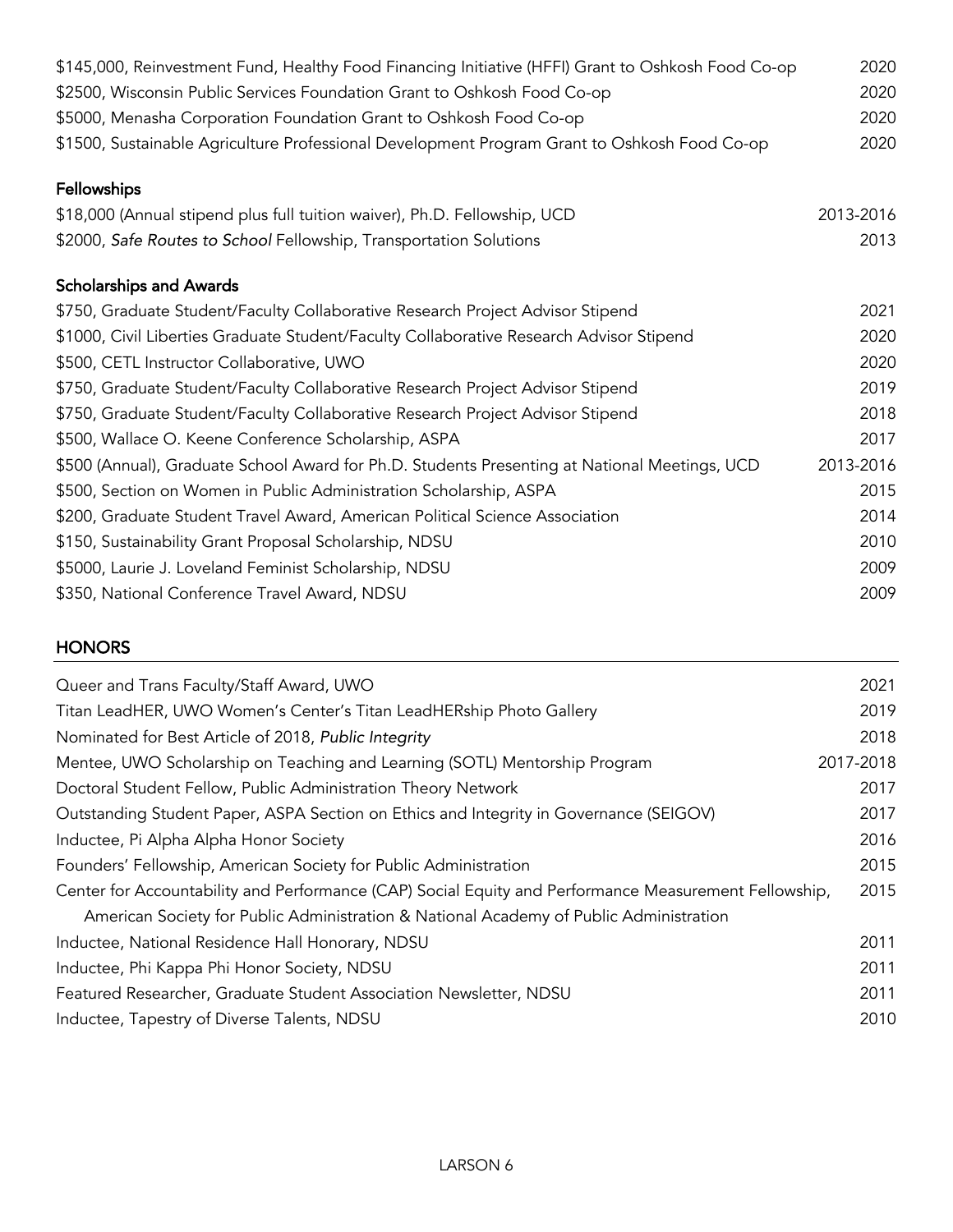## INVITED TALKS

- Larson, S., & Benenson, J. Career Development. Panelist on the Public Administration Theory Network Student Workshop. June 2021.
- Johnson III, R. G, Larson, S., Pacheco-Vega, R., & Valcore, J. Intersectionalities in the LGBTQ+ community: Lessons for public service. Panelist on the ASPA Webinar Series. June 2020.
- Larson, S. J. Social equity in public administration. Delivered to undergraduate PA 221 Introduction to Public Administration students at UWO. Oshkosh, WI. November 2019.
- Fenley, V., Larson, S., McCandless, S., & Medina, P. Succeeding on the academic job market. Panelist on the Public Administration Theory Network Doctoral Workshop. June 2019.
- Gaynor, T., Larson, S. J., & Witt, M. Cultural competence, accountability, and social justice: Administrative responsibility and the legitimacy of American democracy. Panelist on the ASPA Webinar Series. September 2018.
- Larson, S.J., & Bishu, S. Understanding and assessing equity. Delivered to Hunger Free Colorado staff. Denver, CO. June 2018.
- Larson, S.J. Oshkosh Citizen Survey project report. Delivered to Oshkosh Common Council. Oshkosh, WI. February 2018.
- Larson, S. J. Social equity in public administration. Delivered to undergraduate PA 221 Introduction to Public Administration students at UWO. Oshkosh, WI. November 2017.
- Ford, M., Filipova, A., & Larson, S.J. Developing and honing your skills as a nonprofit professional. Delivered to United Way Oshkosh Collaboration Work Group. Oshkosh, WI. September 2017.
- Bishu, S., Larson, S. J., & Zuniga, R. Landing the job! Applying, interviewing and the negotiation process. Delivered to the ASPA Student and New Professional Webinar Series. August 2017.
- Washington, T., Larson, S. J., & McCandless, S. Diversity and Inclusiveness in the SPA Curriculum Workshop. Delivered to doctoral students at the UCD School of Public Affairs. Denver, CO. April 2017.
- Larson, S.J. How to survive (and thrive) in graduate school. Delivered to doctoral students at UCD School of Public Affairs. Denver, CO. September 2016.
- McCandless, S., & Larson, S.J. Social equity as seen in law enforcement and local government. Delivered to graduate M.P.A. students at UCD. Denver, CO. September 2015, June 2016, September 2016.
- Larson, S.J. How could an equity framework be used in Nashville? Panelist at the Tennessee State University College of Public Service and Urban Affairs and Federal Reserve Bank event. Nashville, TN. June 2015.
- Larson, S.J. Think global, act local: Solving social issues and community problems associated with climate change. Delivered to undergraduate honor students at Metropolitan State University. Denver, CO. March 2014.
- Larson, S.J. Assessing disaster response through a gender lens. Panelist at the Federal Emergency Management Association Region VIII Policy and Legal Issues in Emergency Management Meeting. Denver, CO. July 2013.
- Larson, S.J. How to come out professionally. Panelist at the NDSU Coming Out Week. Fargo, ND. October 2010.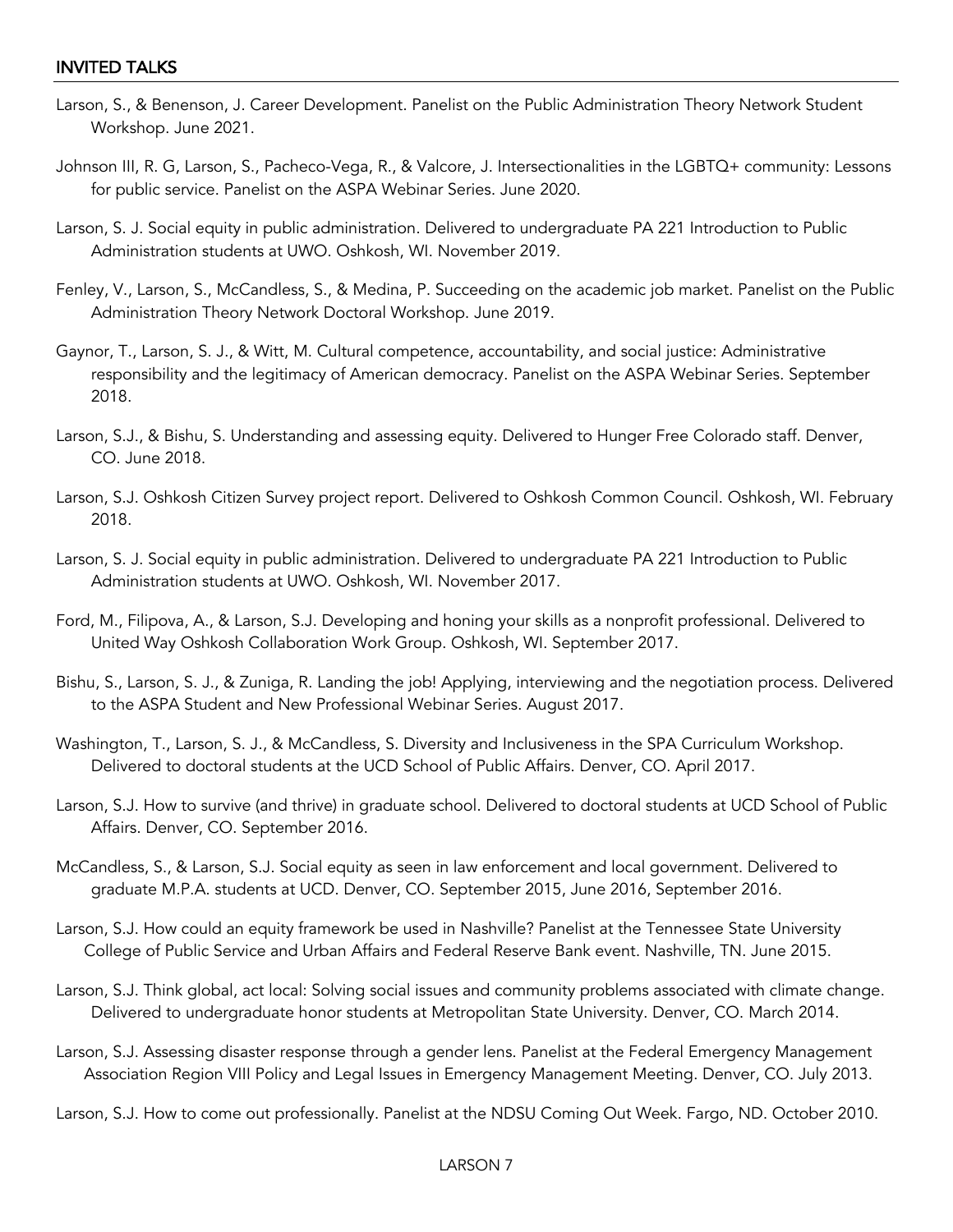# COURSES TAUGHT

#### **Graduate**

Applied Economics for Public Administration (In-Person, Hybrid, Online) Community Resilience (Online) Equitable and Resilient Communities (Online) Field Project (Hybrid) Grant Writing for Public and Nonprofit Organizations (Hybrid, Online) Introduction to Public Administration (In-Person, Hybrid, Online) Organizational Management and Behavior (In-Person, Online) Program Evaluation (Online) Public Policy Analysis (In-Person, Hybrid, Online) Social Equity: Theory & Practice (In-Person) Strategic Planning in Public and Nonprofit Organizations (Online) Water Profession Management and Utility Finance (Online TA)

#### Undergraduate

Introduction to Public Administration (Online) Introduction to Sociology (In-Person, Part-Time Breakout Instructor) Sociology of Organizations (Online TA) Think Global, Act Local Service Seminar (In-Person) U.S. History to 1877 (In-Person)

### **SERVICE**

#### **Campus**

#### **Department**

| Equity, Diversity, and Inclusion Strategic Planning Lead, UWO Dept. of Public Administration   | 2020-Present |
|------------------------------------------------------------------------------------------------|--------------|
| Graduate Application Review Committee, UWO Dept. of Public Administration                      | 2017-Present |
| Graduate Council (Alternate Member), UWO Dept. of Public Administration                        | 2017-2019    |
| Website and Marketing Support, UWO Dept. of Public Administration                              | 2017-2018    |
| Faculty Search Committee Member, NDSU Dept. of Sociology and Anthropology                      | 2009         |
| Assistant Advisor, NDSU Sociology and Anthropology Club                                        | 2009         |
| College                                                                                        |              |
| Equity, Diversity, and Inclusive Climate (EDIC) Committee Chair, UWO COLS                      | 2019-Present |
| EDIC Committee Member, UWO COLS                                                                | 2018-2019    |
| Event Planning Committee, UCD Added Perspectives: A Dialogue on the Difference Diversity Makes | 2016         |
| Panelist, Doctoral Information Session for UCD School of Public Affairs Students               | 2014         |
| University                                                                                     |              |
| Strategic Planning Committee, UWO                                                              | 2019         |
| Member, UWO Campus Sustainability Council                                                      | 2017-2018    |
| Co-Founder & Director, NDSU V-Day: An International Movement to End Violence against Women     | 2009-2011    |
| Program Committee Member, NDSU Graduate Student Association                                    | 2010         |
|                                                                                                |              |

### Profession

| Editorial Board, Administrative Theory & Praxis | 2021-Present |
|-------------------------------------------------|--------------|
| Reviewer, Public Works Management & Policy      | 2020-Present |
| Reviewer, Public Integrity                      | 2019-Present |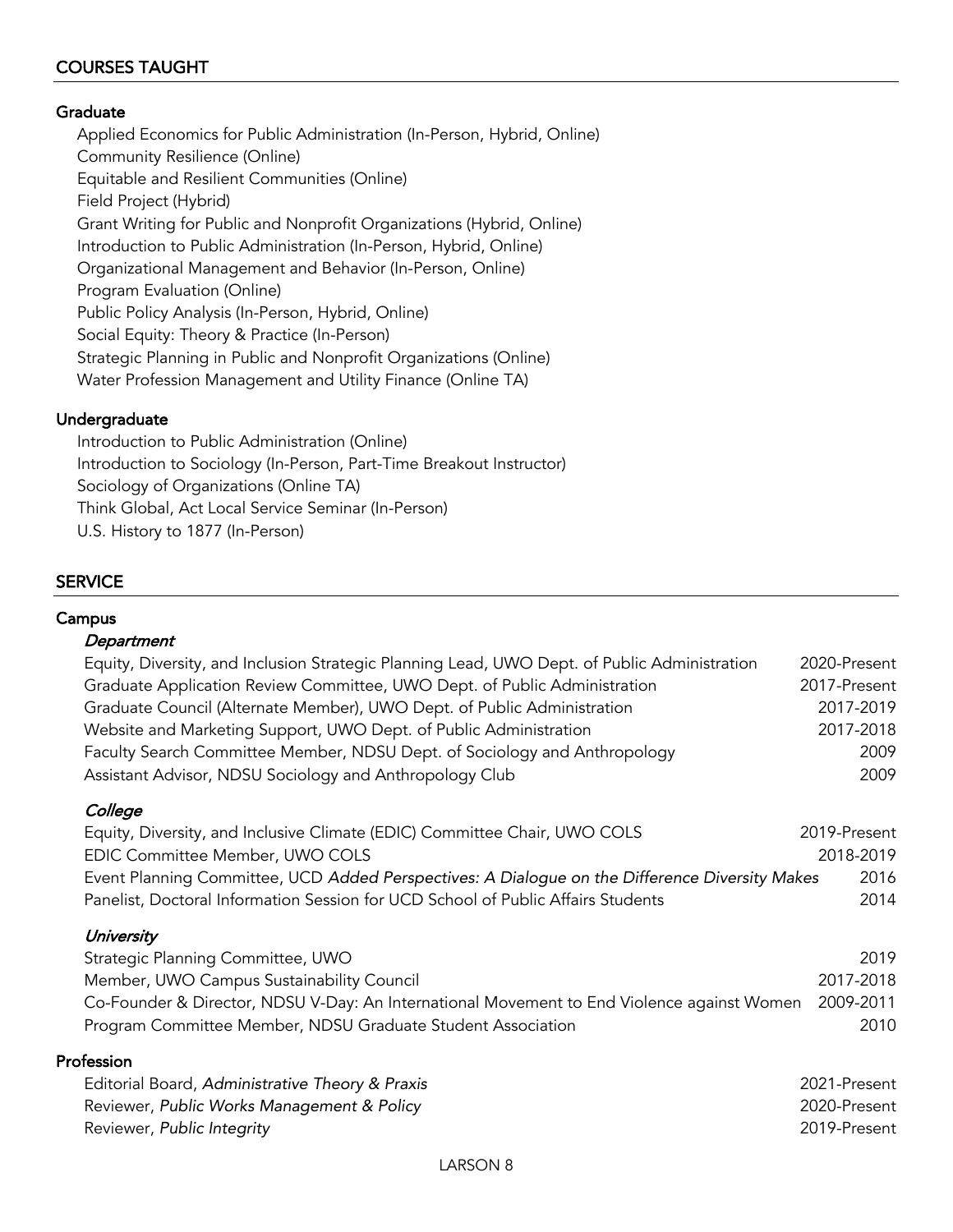| Advisory Board, Midwest Public Affairs Conference (MPAC)                                       | 2019-Present |
|------------------------------------------------------------------------------------------------|--------------|
| Reviewer, Journal of Public Affairs Education                                                  | 2018-Present |
| Reviewer, Public Personnel Management                                                          | 2017-Present |
| Reviewer, Urban Planning                                                                       | 2017-Present |
| Reviewer, Public Administration Review                                                         | 2016-Present |
| Reviewer, Administrative Theory & Praxis                                                       | 2016-Present |
| Planning Committee, 2019 Social Equity Leadership Conference                                   | 2018-2019    |
| Executive Committee, 2019 International Symposium on Society and Resource Management           | 2017-2019    |
| Conference Volunteer, Alliance for Innovation Transforming Local Government Conference         | 2014         |
| Conference Volunteer, Association for Research on Nonprofit Organizations and Voluntary Action | 2014         |

# Public Service

| Grants Team Lead, Oshkosh Food Co-op                                            | 2019-2021 |
|---------------------------------------------------------------------------------|-----------|
| Board Member, Oshkosh Food Co-op                                                | 2018-2020 |
| Faculty Lead, Oshkosh Citizen Survey Project                                    | 2017-2020 |
| Grant Writer and Evaluator, Fox Valley Thrives Photomapping Project             | 2017-2019 |
| Officer, City of Lakewood Advisory Commission for an Inclusive Community (ACIC) | 2015-2017 |
| Chair, Ad Hoc Diversity Committee, City of Lakewood ACIC                        | 2015-2016 |
| Vice Chair, Sustainability Committee, City of Lakewood ACIC                     | 2013-2015 |
| Board Member, Women's Network of the Red River Valley                           | 2010-2011 |
| Program Volunteer, Martin Luther King Jr. Day Celebration Event                 | 2006-2009 |
| Virtual Volunteer, North Dakota Human Rights Coalition                          | 2008      |

# PROFESSIONAL DEVELOPMENT

# Research

| Sustainability Institute for Regional Transformations (SIRT) Faculty Retreat, UWO         | 2018 |
|-------------------------------------------------------------------------------------------|------|
| Citizens' Academy, The Transit Alliance                                                   | 2016 |
| Risk Terrain Modeling (RTM) Workshop, UCD School of Public Affairs                        | 2016 |
| Advanced Microsoft Excel Training, Mission Critical Systems                               | 2015 |
| Conjunctive Analysis Methodological Symposium, UCD School of Public Affairs               | 2014 |
| Human Health and Global Environmental Change Certificate of Mastery, HarvardX             | 2013 |
| Community Development Practice and Application Certificate, Community Development Society | 2011 |
| Principles of Green Building Certificate, NDSU                                            | 2010 |
|                                                                                           |      |

# Teaching

| LGBTQ Studies Best Practices Certificate, UWO                                   | 2021 |
|---------------------------------------------------------------------------------|------|
| Hmong Studies Best Practices Certification, UWO                                 | 2019 |
| Online Best Practices Certification, UWO                                        | 2018 |
| Engaging Interfaith Dialogue and Religious Diversity Interim Intensive, UWO     | 2018 |
| Inclusive Excellence Pedagogy Interim Intensive                                 | 2018 |
| Supporting the Academic Success of Student-Parents, UWO                         | 2018 |
| Provost's Teaching and Learning Summit, UWO                                     | 2017 |
| Intersections: Race, Gender, and Sexuality in Research and Teaching, UC-Boulder | 2016 |
| CU Diversity on Campus Certificate, UC-Boulder                                  | 2016 |
| Online Skills Mastery Certificate, UCD                                          | 2016 |
| Ethics in the School of Public Affairs Curriculum Workshop, UCD                 | 2016 |
| Preparing Future Professionals Teaching Certificate, Rural Sociological Society | 2012 |
| College Teaching Certificate, North Dakota State University                     | 2011 |